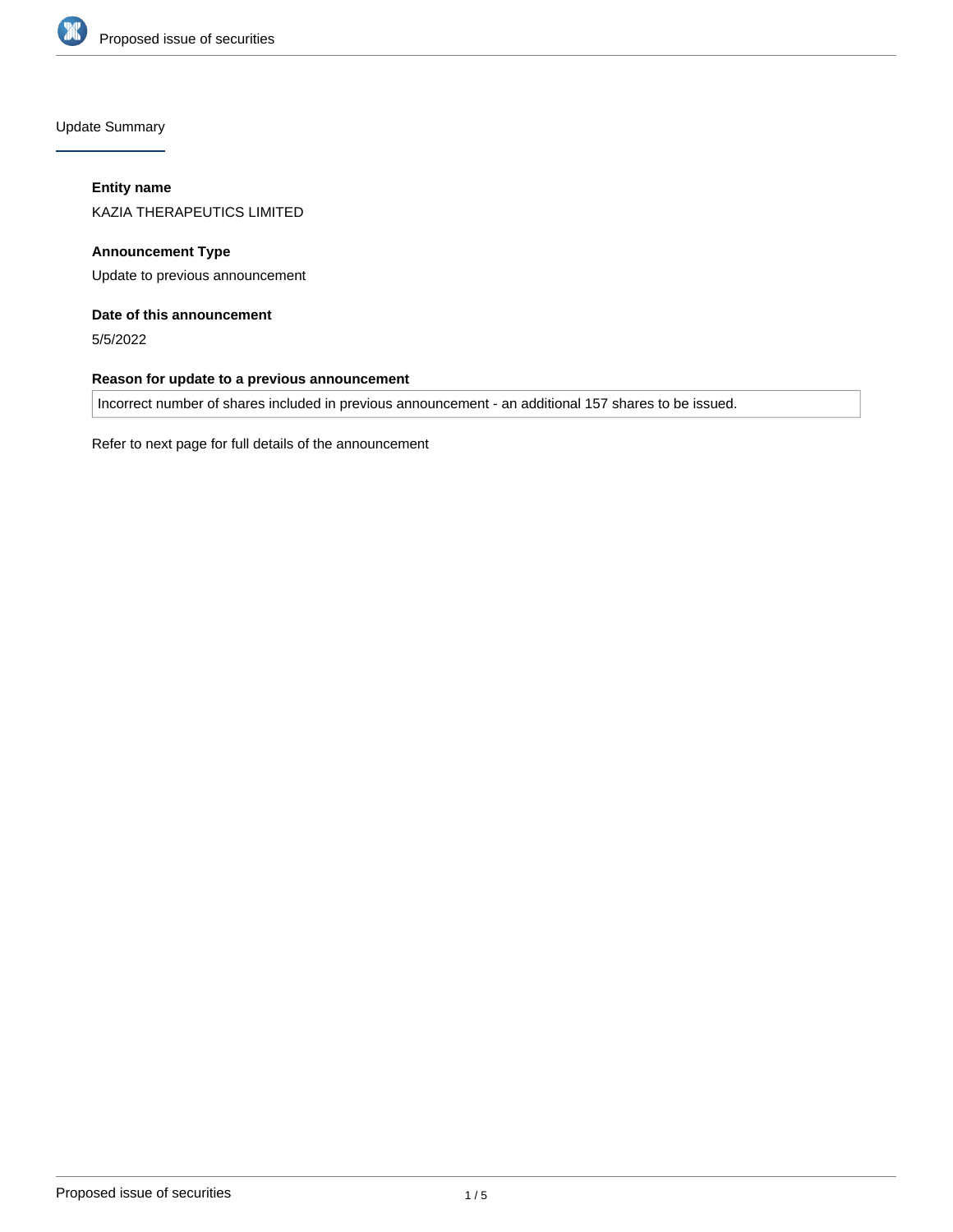

### Part 1 - Entity and announcement details

## **1.1 Name of +Entity**

# KAZIA THERAPEUTICS LIMITED

We (the entity named above) give ASX the following information about a proposed issue of +securities and, if ASX agrees to +quote any of the +securities (including any rights) on a +deferred settlement basis, we agree to the matters set out in Appendix 3B of the ASX Listing Rules.

If the +securities are being offered under a +disclosure document or +PDS and are intended to be quoted on ASX, we also apply for quotation of all of the +securities that may be issued under the +disclosure document or +PDS on the terms set out in Appendix 2A of the ASX Listing Rules (on the understanding that once the final number of +securities issued under the +disclosure document or +PDS is known, in accordance with Listing Rule 3.10.3C, we will complete and lodge with ASX an Appendix 2A online form notifying ASX of their issue and applying for their quotation).

## **1.2 Registered Number Type**

# **Registration Number**

**ACN** 

063259754

**1.3 ASX issuer code**

**KZA** 

#### **1.4 The announcement is**

Update/amendment to previous announcement

## **1.4a Reason for update to a previous announcement**

Incorrect number of shares included in previous announcement - an additional 157 shares to be issued.

## **1.4b Date of previous announcement to this update**

22/4/2022

## **1.5 Date of this announcement**

5/5/2022

**1.6 The Proposed issue is:**

 $\mathfrak{C}$  A placement or other type of issue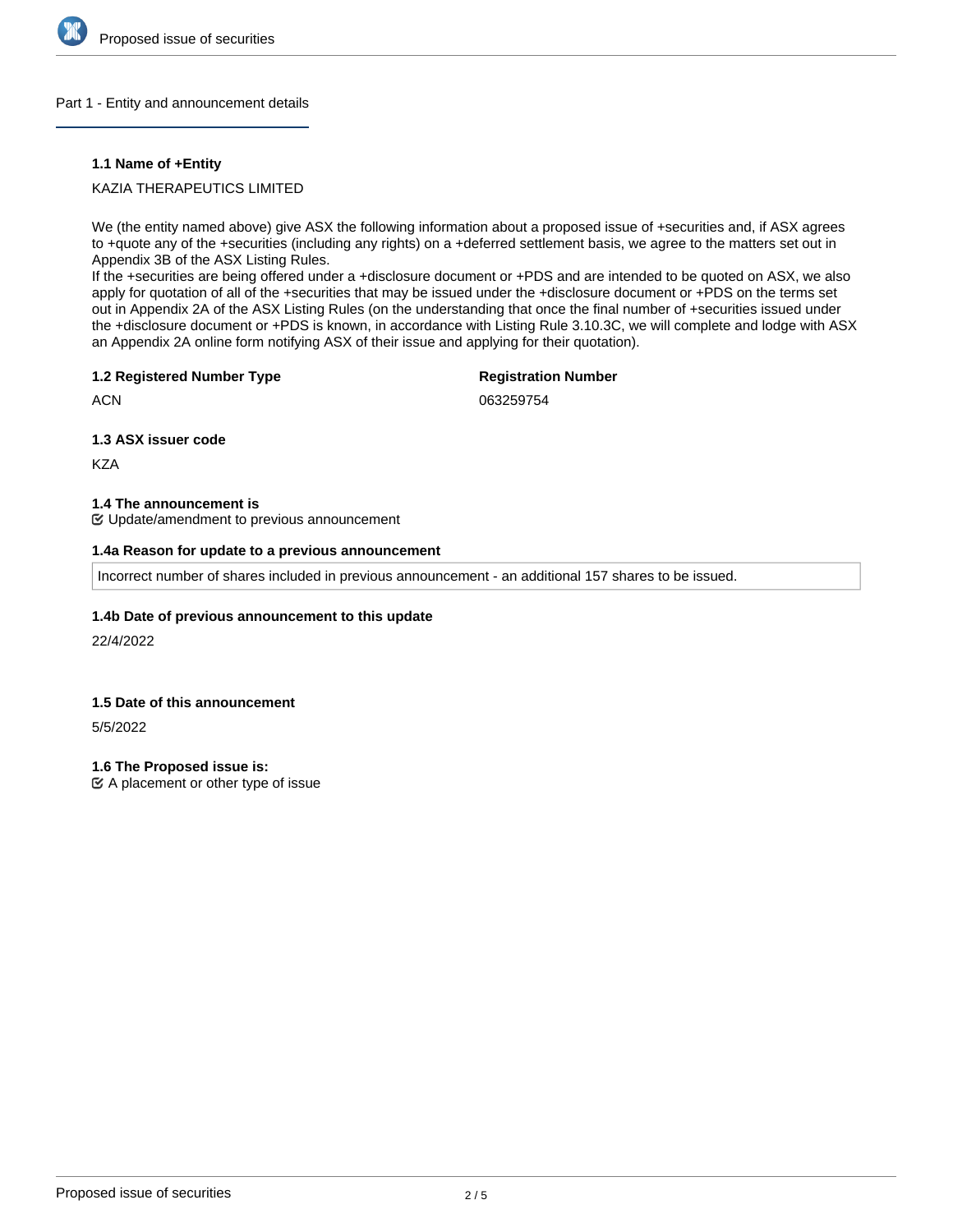

Part 7 - Details of proposed placement or other issue

Part 7A - Conditions

**7A.1 Do any external approvals need to be obtained or other conditions satisfied before the placement or other type of issue can proceed on an unconditional basis?** No

Part 7B - Issue details

**Is the proposed security a 'New class' (+securities in a class that is not yet quoted or recorded by ASX) or an 'Existing class' (additional securities in a class that is already quoted or recorded by ASX)?** Existing class

**Will the proposed issue of this +security include an offer of attaching +securities?** No

Details of +securities proposed to be issued

#### **ASX +security code and description**

KZA : ORDINARY FULLY PAID

#### **Number of +securities proposed to be issued**

1,855,357

#### **Reason for the update of 'Number of +securities proposed to be issued'**

The previous number of shares was as a result of small rounding errors. On investigating the original documents, an additional 157 shares are due to be issued.

#### **Offer price details**

**Are the +securities proposed to be issued being issued for a cash consideration?** No

### **Please describe the consideration being provided for the +securities**

 $\mathcal{M}_{\text{max}}$  , and the securities rank equal respects for all respects for all  $\mathcal{M}_{\text{max}}$  is substituted with

Issue is on conversion of convertible notes

# **Please provide an estimate of the AUD equivalent of the consideration being provided for the +securities**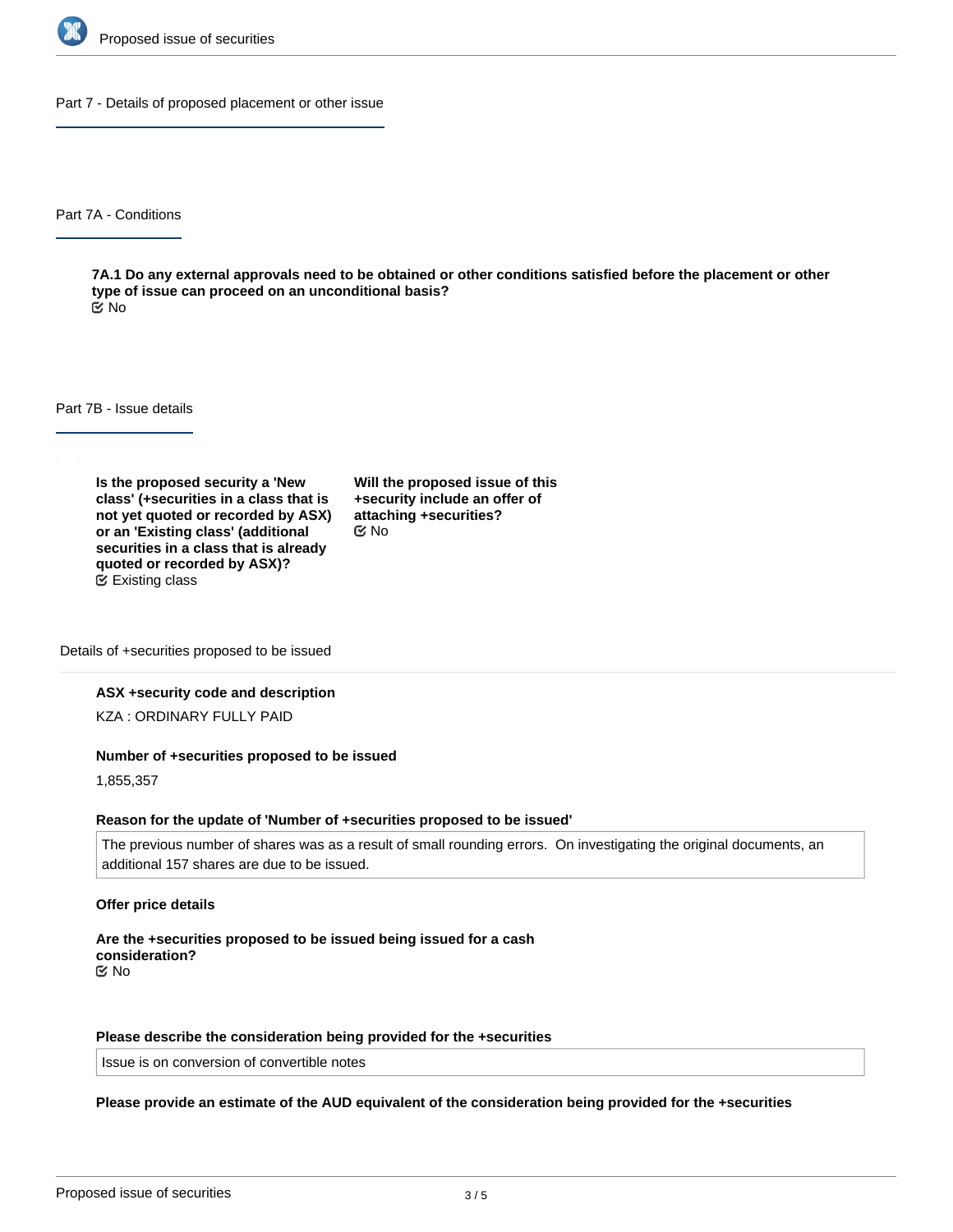

**Will these +securities rank equally in all respects from their issue date with the existing issued +securities in that class?** Yes

Part 7C - Timetable

**7C.1 Proposed +issue date** 16/5/2022

Part 7D - Listing Rule requirements

**7D.1 Has the entity obtained, or is it obtaining, +security holder approval for the entire issue under listing rule 7.1?** No

**7D.1b Are any of the +securities proposed to be issued without +security holder approval using the entity's 15% placement capacity under listing rule 7.1?** No

**7D.1c Are any of the +securities proposed to be issued without +security holder approval using the entity's additional 10% placement capacity under listing rule 7.1A (if applicable)?** No

**7D.2 Is a party referred to in listing rule 10.11 participating in the proposed issue?** No

**7D.3 Will any of the +securities to be issued be +restricted securities for the purposes of the listing rules?** No

**7D.4 Will any of the +securities to be issued be subject to +voluntary escrow?** No

Part 7E - Fees and expenses

**7E.1 Will there be a lead manager or broker to the proposed issue?** No

**7E.2 Is the proposed issue to be underwritten?** No